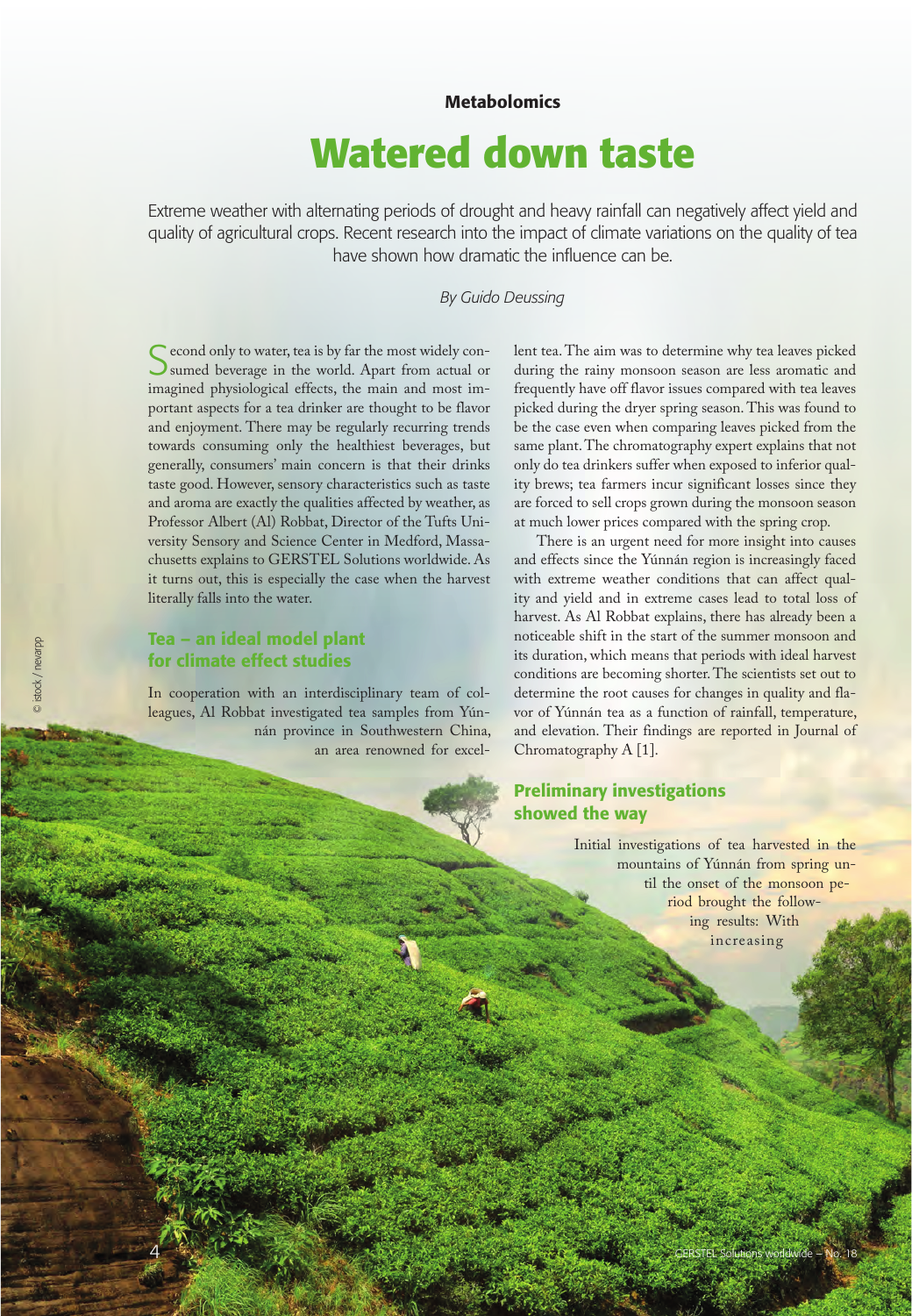amounts of rainfall, the catechin compound concentrations dropped by more than 50 percent. Among these are: catechin, catechingallate, epicatechin-3-gallate, epigallocatechin, epigallocatechin-3-gallate, gallic acid, gallocatechin and gallocatechin-3-gallate. The same effect was found for methylxanthines (caffeine, theobromine and theophylline) Al Robbat reports [2]. Although catechins and methylxanthines, astringent bitter compounds characteristic of poor quality teas decreased in concentration, other polyphenolic compounds (also astringent and bitter) increased in concentration. "Initially, we assumed that the loss of quality was related to a kind of dilution effect, in other words that the plant growth would outpace the production of secondary metabolites to which the flavor compounds belong", the scientist explains. However, when they determined that the total concentration and activity of antioxidants in teas harvested in spring was lower than in comparable teas harvested during the monsoon period, Al Robbat and his colleagues concluded that the plant chemistry, i.e. metabolism and physiology had changed completely and had adapted to the change in precipitation. This had resulted in changes in metabolism and, therefore, in the associated flavor determining metabolites. The idea was obvious, Prof. Robbat explains, to not just focus on significant flavor compounds in tea, but rather look at the bigger picture, including determining the entire group of flavor relevant compounds and to generate a profile of as many metabolites as possible in order to understand how environmental conditions influenced tea plant chemistry.

#### A closer look at plant metabolism

Taste and aroma of tea are a result of complex interactions between hundreds of chemical compounds. Al Robbat: "Extending our knowledge of potentially sensory relevant metabolites and monitoring them over a period of time is key if we want to develop an understanding of how environmental and climate factors influence tea quality." We know that seemingly unimportant compounds can significantly influence the organoleptic quality. Most studies listed in literature have focused on seasonal changes of non-volatile compounds, but we now know that volatile organic compounds (VOCs) with low odor thresholds contribute significantly to the total sensory impression, Al Robbat points out. This realization had led the group towards using GC/MS as the technique of choice for monitoring metabolites.

#### Tea harvester in a Chinese highland region.

Flavor research needs GC/MS analysis, and GC/MS methods are widely used in metabolomics research (see page 9). In the case of tea plants, the sample matrix is highly complex and a huge number of potentially relevant



flavor compounds are involved. Literature sources count around 600, according to Prof. Robbat. This is the reason that a sequential, multidimensional GC-GC/MS method was used in order to comprehensively determine all detectable volatile metabolites in spring- and monsoon teas. The acquired data were used to build a metabolite database that relies on a deconvolution software to solve highly complex analysis tasks very quickly using a standard GC-MSD system. This is even possible when multiple compounds co-elute and also have overlapping signals.

The deconvolution technology developed by Professor Robbat and his colleagues offers added value in comparison with conventional approaches. This includes the possibility to obtain and store retention times and spectra of neat metabolites that aren't skewed by matrix influence. It is also possible to identify perfectly co-eluting compounds. Professor Robbat and his group routinely measure the relative concentration of more than 400 compounds from infused tea leaves.

#### Technology that enables successful analysis

Initially the aim had been to use the spring harvested tea samples to find as many metabolites as possible and build a solid reference database. Al Robbat: "In order to build a comparative database, we instead analyzed tea samples consisting of buds and leaves that had been collected over three day periods in both spring and summer". In other words, the periods spanned both the dry season (spring) and the rainy season (monsoon). Collected tea samples were briefly microwaved in the field to stop enzymatic activity and subsequently sent to the laboratory in sealed plastic bags. In the laboratory, they were vacuum sealed, wrapped in aluminum and stored in a deep freezer awaiting analysis. GC-GC/MS analysis was performed on